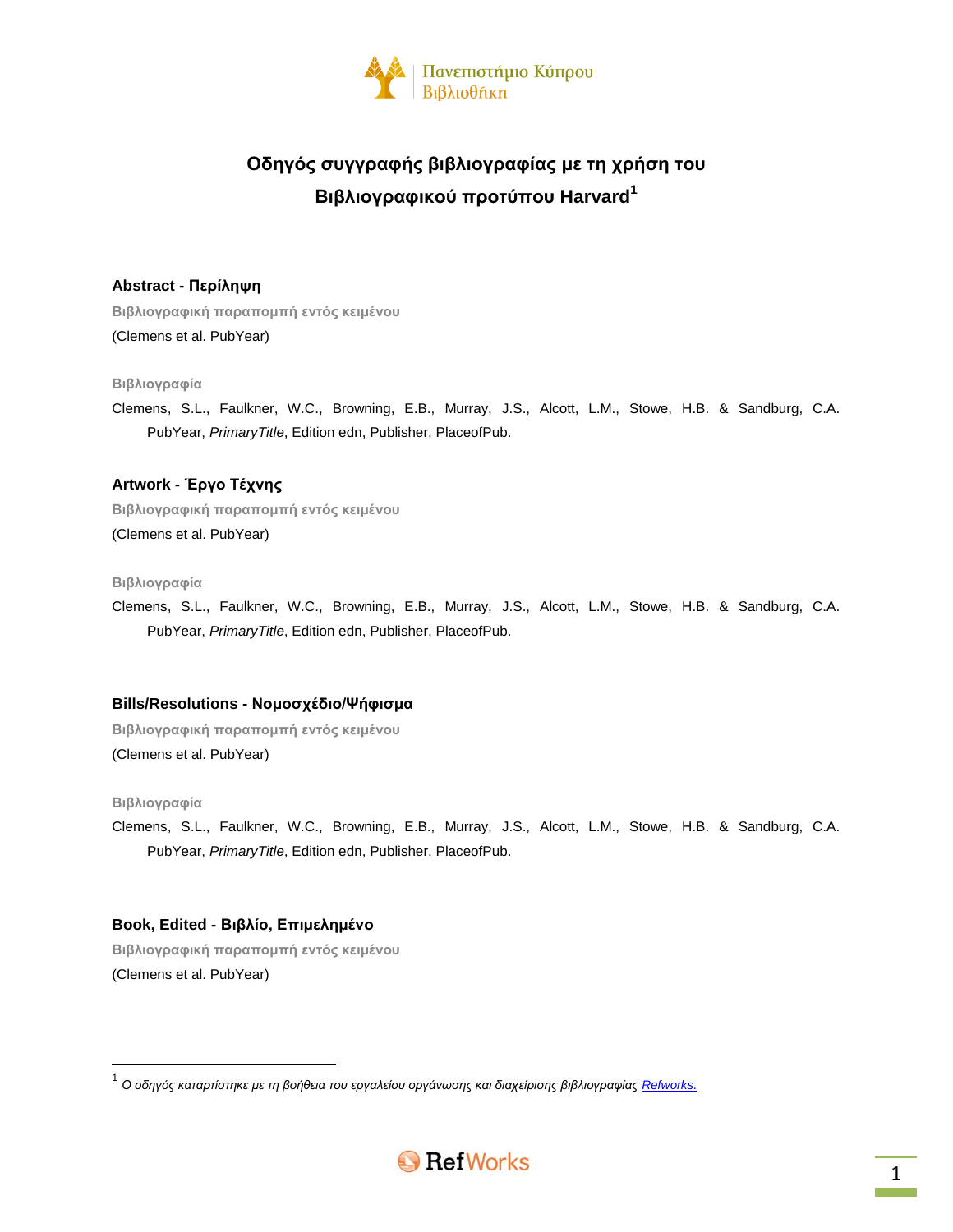

Clemens, S.L., Faulkner, W.C., Browning, E.B., Murray, J.S., Alcott, L.M., Stowe, H.B. & Sandburg, C.A. (eds) PubYear, *PrimaryTitle*, Edition edn, Publisher, PlaceofPub.

# **Book, Section - Βιβλίο, Μέρος**

**Βιβλιογραφική παραπομπή εντός κειμένου** (Clemens et al. PubYear)

#### **Βιβλιογραφία**

Clemens, S.L., Faulkner, W.C., Browning, E.B., Murray, J.S., Alcott, L.M., Stowe, H.B. & Sandburg, C.A. PubYear, "PrimaryTitle" in *SecondaryTitle*, eds. R.W. Emerson, W.B. Yeats & R.L. Frost, Edition edn, Publisher, PlaceofPub, pp. StartPg-OtherPg.

# **Book, Whole - Βιβλίο, Ολόκληρο**

**Βιβλιογραφική παραπομπή εντός κειμένου** (Clemens et al. PubYear)

**Βιβλιογραφία**

Clemens, S.L., Faulkner, W.C., Browning, E.B., Murray, J.S., Alcott, L.M., Stowe, H.B. & Sandburg, C.A. PubYear, *PrimaryTitle,* Edition edn, Publisher, PlaceofPub.

### **Case/Court Decisions - Υπόθεση/Απόφαση Δικαστηρίου**

**Βιβλιογραφική παραπομπή εντός κειμένου** (Clemens et al. PubYear)

#### **Βιβλιογραφία**

Clemens, S.L., Faulkner, W.C., Browning, E.B., Murray, J.S., Alcott, L.M., Stowe, H.B. & Sandburg, C.A. PubYear, *PrimaryTitle*, Edition edn, Publisher, PlaceofPub.

### **Computer Program - Λογισμικό Η/Υ**

**Βιβλιογραφική παραπομπή εντός κειμένου** (Clemens et al. PubYear)

### **Βιβλιογραφία**

Clemens, S.L., Faulkner, W.C., Browning, E.B., Murray, J.S., Alcott, L.M., Stowe, H.B. & Sandburg, C.A. PubYear, *PrimaryTitle*, Edition edn, Publisher, PlaceofPub.

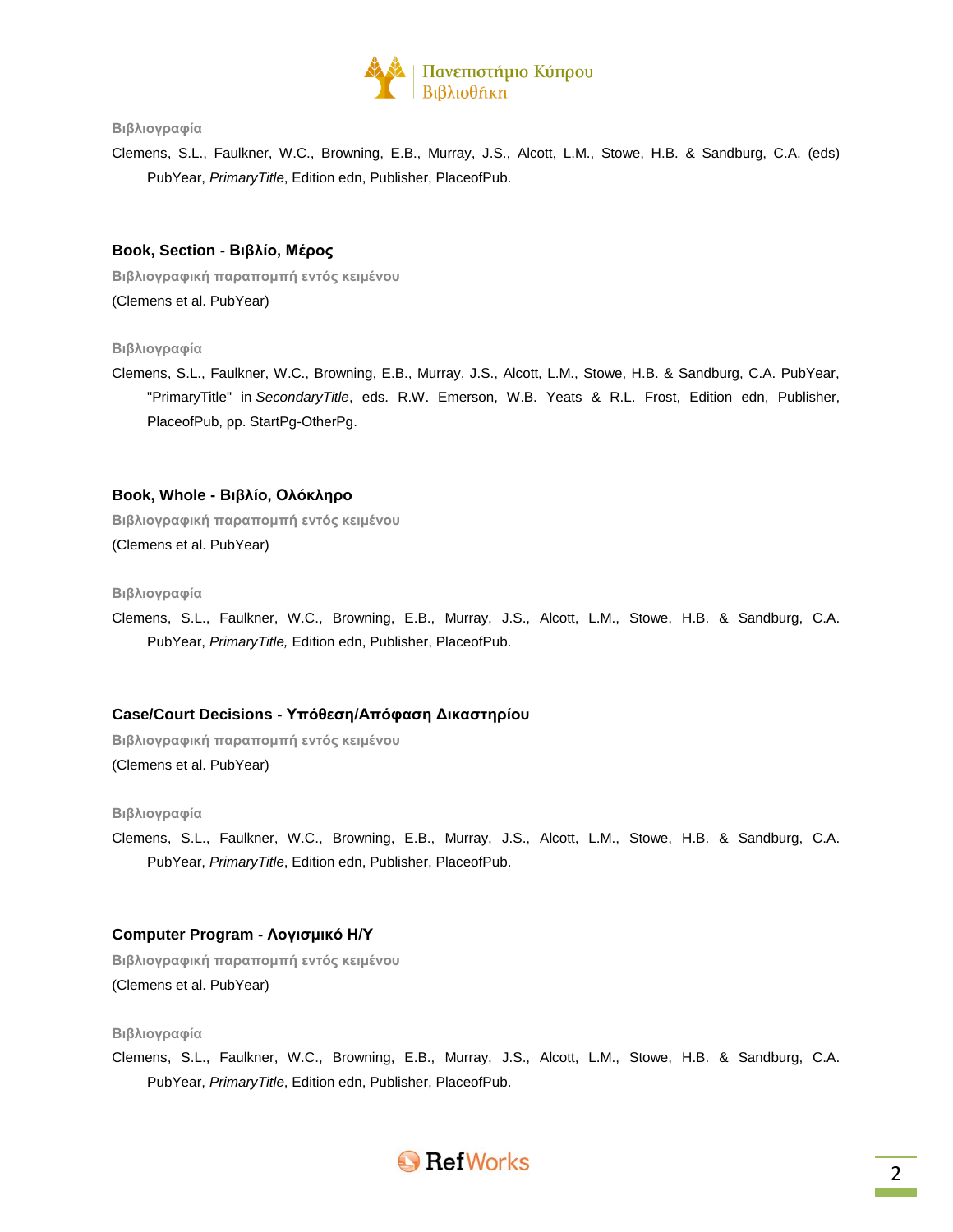

# **Conference Proceedings - Πρακτικά Συνεδρίου**

**Βιβλιογραφική παραπομπή εντός κειμένου** (Clemens et al. PubYear)

**Βιβλιογραφία**

Clemens, S.L., Faulkner, W.C., Browning, E.B., Murray, J.S., Alcott, L.M., Stowe, H.B. & Sandburg, C.A. PubYear, "PrimaryTitle", *SecondaryTitle*, eds. R.W. Emerson, W.B. Yeats & R.L. Frost, Publisher, PlaceofPub, PubDateFreeForm, pp. StartPg.

# **Dissertation/Thesis - Διατριβές**

**Βιβλιογραφική παραπομπή εντός κειμένου** (Clemens et al. PubYear)

**Βιβλιογραφία**

Clemens, S.L., Faulkner, W.C., Browning, E.B., Murray, J.S., Alcott, L.M., Stowe, H.B. & Sandburg, C.A. PubYear, *PrimaryTitle*, Publisher.

# **Dissertation/Thesis, Unpublished - Διατριβές, Αδημοσίευτες**

**Βιβλιογραφική παραπομπή εντός κειμένου** (Clemens et al. PubYear)

**Βιβλιογραφία**

Clemens, S.L., Faulkner, W.C., Browning, E.B., Murray, J.S., Alcott, L.M., Stowe, H.B. & Sandburg, C.A. PubYear, *PrimaryTitle*, Edition edn, Publisher, PlaceofPub.

# **Generic - Γενικό Έγγραφο**

**Βιβλιογραφική παραπομπή εντός κειμένου** (Clemens et al. PubYear)

### **Βιβλιογραφία**

Clemens, S.L., Faulkner, W.C., Browning, E.B., Murray, J.S., Alcott, L.M., Stowe, H.B. & Sandburg, C.A. PubYear, *PrimaryTitle*, Edition edn, Publisher, PlaceofPub.

**Grant - Χορηγία Βιβλιογραφική παραπομπή εντός κειμένου** (Clemens et al. PubYear)

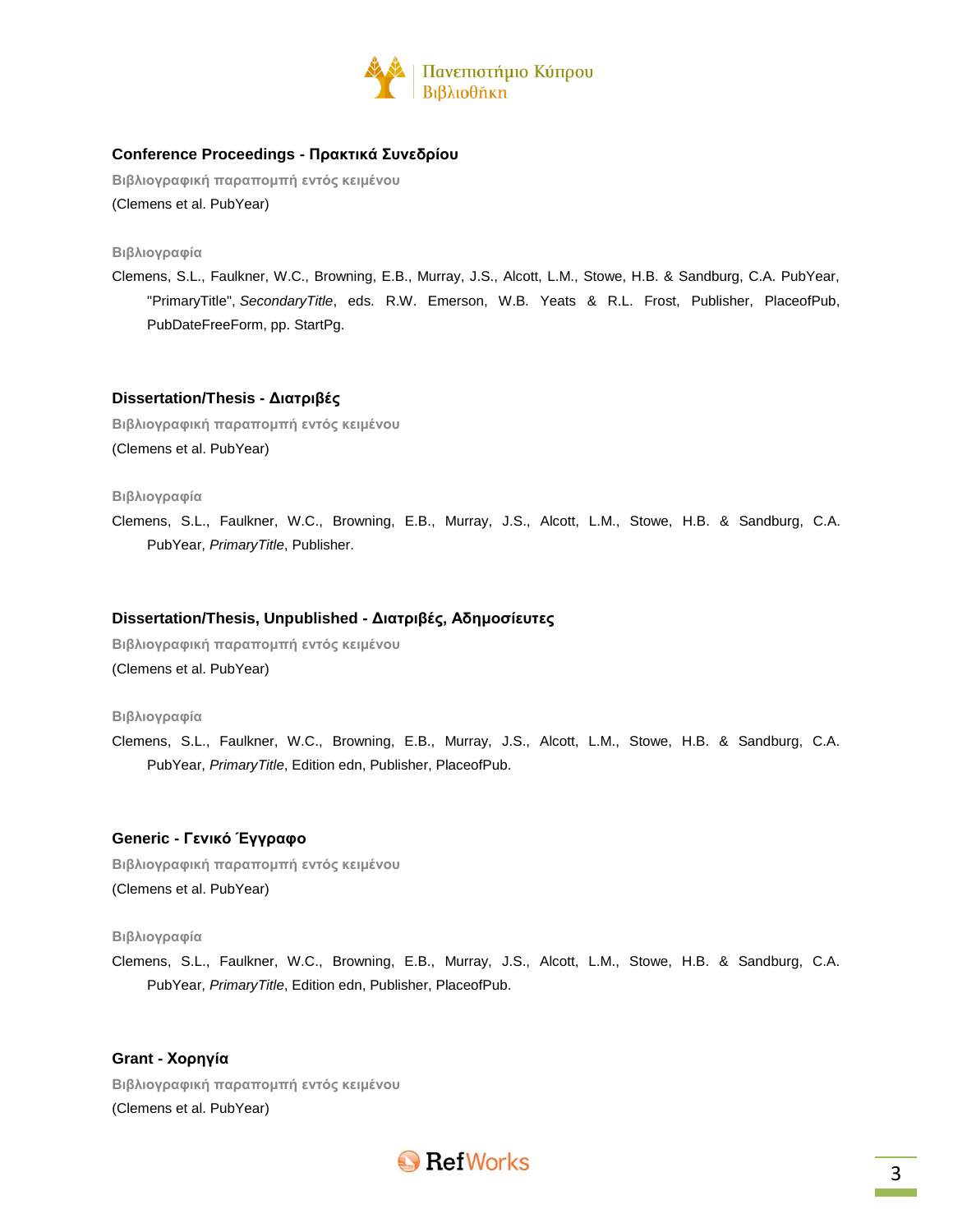

Clemens, S.L., Faulkner, W.C., Browning, E.B., Murray, J.S., Alcott, L.M., Stowe, H.B. & Sandburg, C.A. PubYear, *PrimaryTitle*, Edition edn, Publisher, PlaceofPub.

# **Hearing - Ακρόαση**

**Βιβλιογραφική παραπομπή εντός κειμένου** (Clemens et al. PubYear)

# **Βιβλιογραφία**

Clemens, S.L., Faulkner, W.C., Browning, E.B., Murray, J.S., Alcott, L.M., Stowe, H.B. & Sandburg, C.A. PubYear, *PrimaryTitle*, Edition edn, Publisher, PlaceofPub.

# **Journal Article - Άρθρο Περιοδικού**

**Βιβλιογραφική παραπομπή εντός κειμένου**

(Clemens et al. PubYear)

### **Βιβλιογραφία**

Clemens, S.L., Faulkner, W.C., Browning, E.B., Murray, J.S., Alcott, L.M., Stowe, H.B. & Sandburg, C.A. PubYear, "PrimaryTitle", *Journal of Applied Theory,*vol. Volume, no. Issue, pp. StartPg-OtherPg.

# **Journal, Electronic - Ηλεκτρονικό Περιοδικό**

**Βιβλιογραφική παραπομπή εντός κειμένου** (Clemens et al. PubYear)

### **Βιβλιογραφία**

Clemens, S.L., Faulkner, W.C., Browning, E.B., Murray, J.S., Alcott, L.M., Stowe, H.B. & Sandburg, C.A. PubYear, "PrimaryTitle", *Journal of Applied Theory,*[Online], vol. Volume, no. Issue, pp. StartPg-OtherPg. Available from: Edition. [RetrievedDate].

# **Laws/Statutes - Νόμοι/Καταστικά**

**Βιβλιογραφική παραπομπή εντός κειμένου** (Clemens et al. PubYear)

#### **Βιβλιογραφία**

Clemens, S.L., Faulkner, W.C., Browning, E.B., Murray, J.S., Alcott, L.M., Stowe, H.B. & Sandburg, C.A. PubYear, *PrimaryTitle*, Edition edn, Publisher, PlaceofPub.

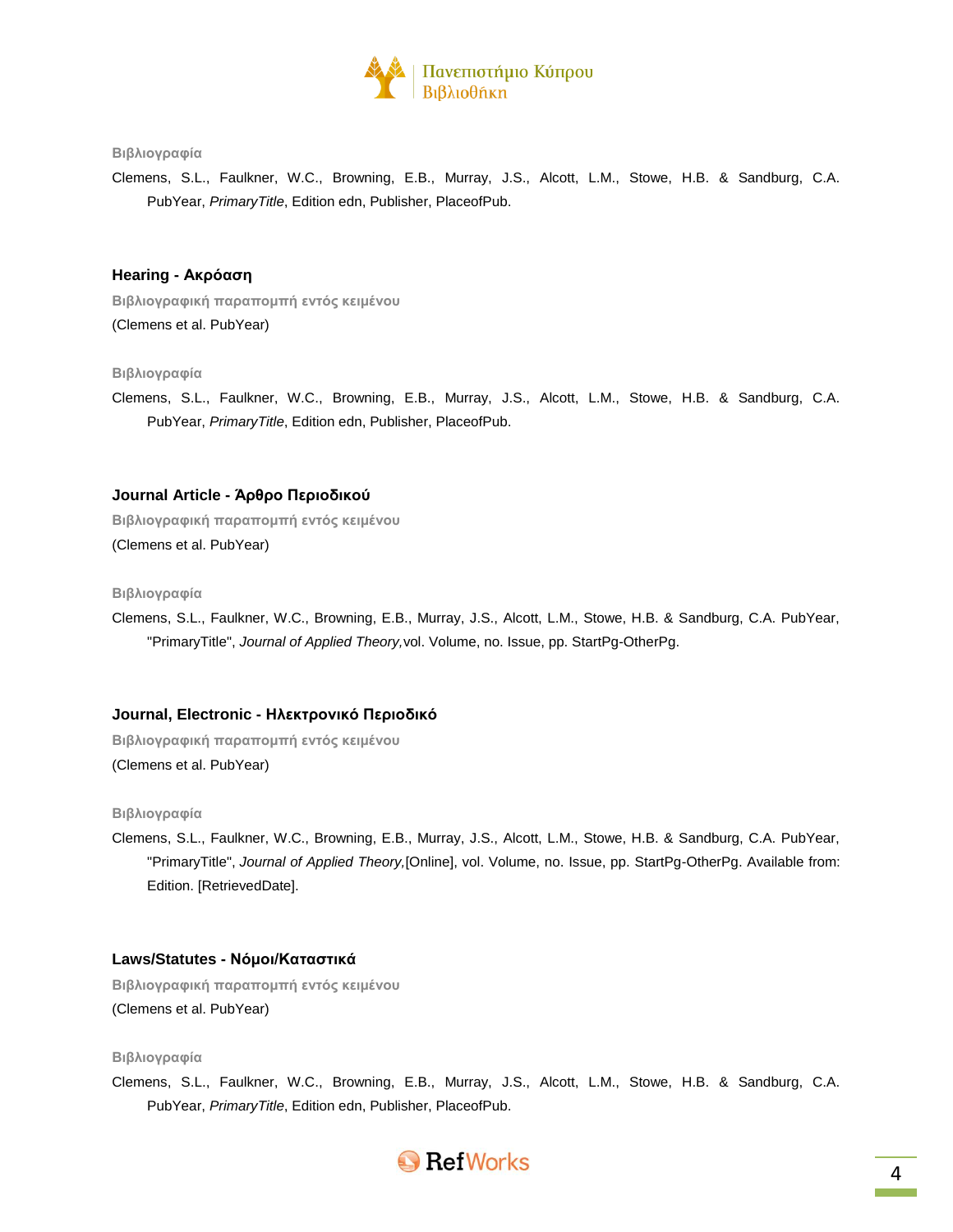

# **Magazine Article - Άρθρο από μη επιστημονικό περιοδικό**

**Βιβλιογραφική παραπομπή εντός κειμένου** (Clemens et al. PubYear)

**Βιβλιογραφία**

Clemens, S.L., Faulkner, W.C., Browning, E.B., Murray, J.S., Alcott, L.M., Stowe, H.B. & Sandburg, C.A. PubYear, *PrimaryTitle*, Edition edn, Publisher, PlaceofPub.

# **Map - Χάρτης**

**Βιβλιογραφική παραπομπή εντός κειμένου** (Clemens et al. PubYear)

#### **Βιβλιογραφία**

Clemens, S.L., Faulkner, W.C., Browning, E.B., Murray, J.S., Alcott, L.M., Stowe, H.B. & Sandburg, C.A. PubYear, *PrimaryTitle*, Edition edn, Publisher, PlaceofPub.

### **Monograph - Μονογραφία**

**Βιβλιογραφική παραπομπή εντός κειμένου** (Clemens et al. PubYear)

#### **Βιβλιογραφία**

Clemens, S.L., Faulkner, W.C., Browning, E.B., Murray, J.S., Alcott, L.M., Stowe, H.B. & Sandburg, C.A. PubYear, *PrimaryTitle*, Edition edn, Publisher, PlaceofPub.

# **Motion Picture - Κινηματογραφική Ταινία**

**Βιβλιογραφική παραπομπή εντός κειμένου** (Clemens et al. PubYear)

### **Βιβλιογραφία**

Clemens, S.L., Faulkner, W.C., Browning, E.B., Murray, J.S., Alcott, L.M., Stowe, H.B. & Sandburg, C.A. PubYear, *PrimaryTitle*, Edition edn, Publisher, PlaceofPub.

### **Music Score - Παρτιτούρα**

**Βιβλιογραφική παραπομπή εντός κειμένου** (Clemens et al. PubYear)

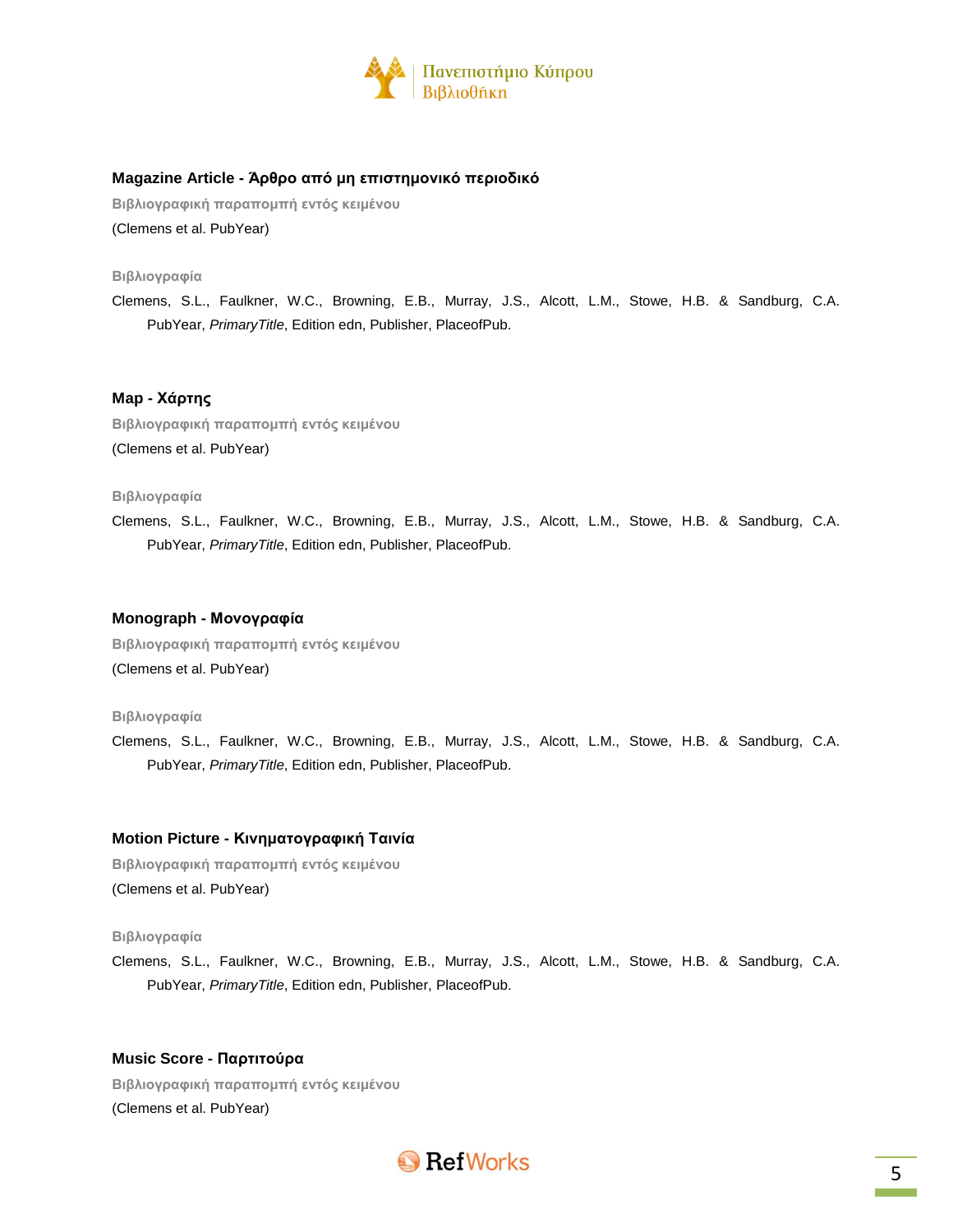

Clemens, S.L., Faulkner, W.C., Browning, E.B., Murray, J.S., Alcott, L.M., Stowe, H.B. & Sandburg, C.A. PubYear, *PrimaryTitle*, Edition edn, Publisher, PlaceofPub.

# **Newspaper Article - Άρθρο Εφημερίδας**

**Βιβλιογραφική παραπομπή εντός κειμένου** (Clemens et al. PubYear)

**Βιβλιογραφία**

Clemens, S.L., Faulkner, W.C., Browning, E.B., Murray, J.S., Alcott, L.M., Stowe, H.B. & Sandburg, C.A. PubYear, *PrimaryTitle*, Edition edn, Publisher, PlaceofPub.

### **Online Discussion Forum/Blogs - Online Συζητήσεις σε Ιστολόγια**

**Βιβλιογραφική παραπομπή εντός κειμένου**

(Clemens et al. PubYear)

**Βιβλιογραφία**

Clemens, S.L., Faulkner, W.C., Browning, E.B., Murray, J.S., Alcott, L.M., Stowe, H.B. & Sandburg, C.A. PubYear, *PrimaryTitle*, Edition edn, Publisher, PlaceofPub.

#### **Patent - Πατέντα**

**Βιβλιογραφική παραπομπή εντός κειμένου** (Clemens et al. PubYear)

#### **Βιβλιογραφία**

Clemens, S.L., Faulkner, W.C., Browning, E.B., Murray, J.S., Alcott, L.M., Stowe, H.B. & Sandburg, C.A. PubYear, *PrimaryTitle*, Edition edn, Publisher, PlaceofPub.

### **Personal Communication - Προσωπική Επικοινωνία**

**Βιβλιογραφική παραπομπή εντός κειμένου** (Clemens et al. PubYear)

### **Βιβλιογραφία**

Clemens, S.L., Faulkner, W.C., Browning, E.B., Murray, J.S., Alcott, L.M., Stowe, H.B. & Sandburg, C.A. PubYear, *PrimaryTitle*, Edition edn, Publisher, PlaceofPub.

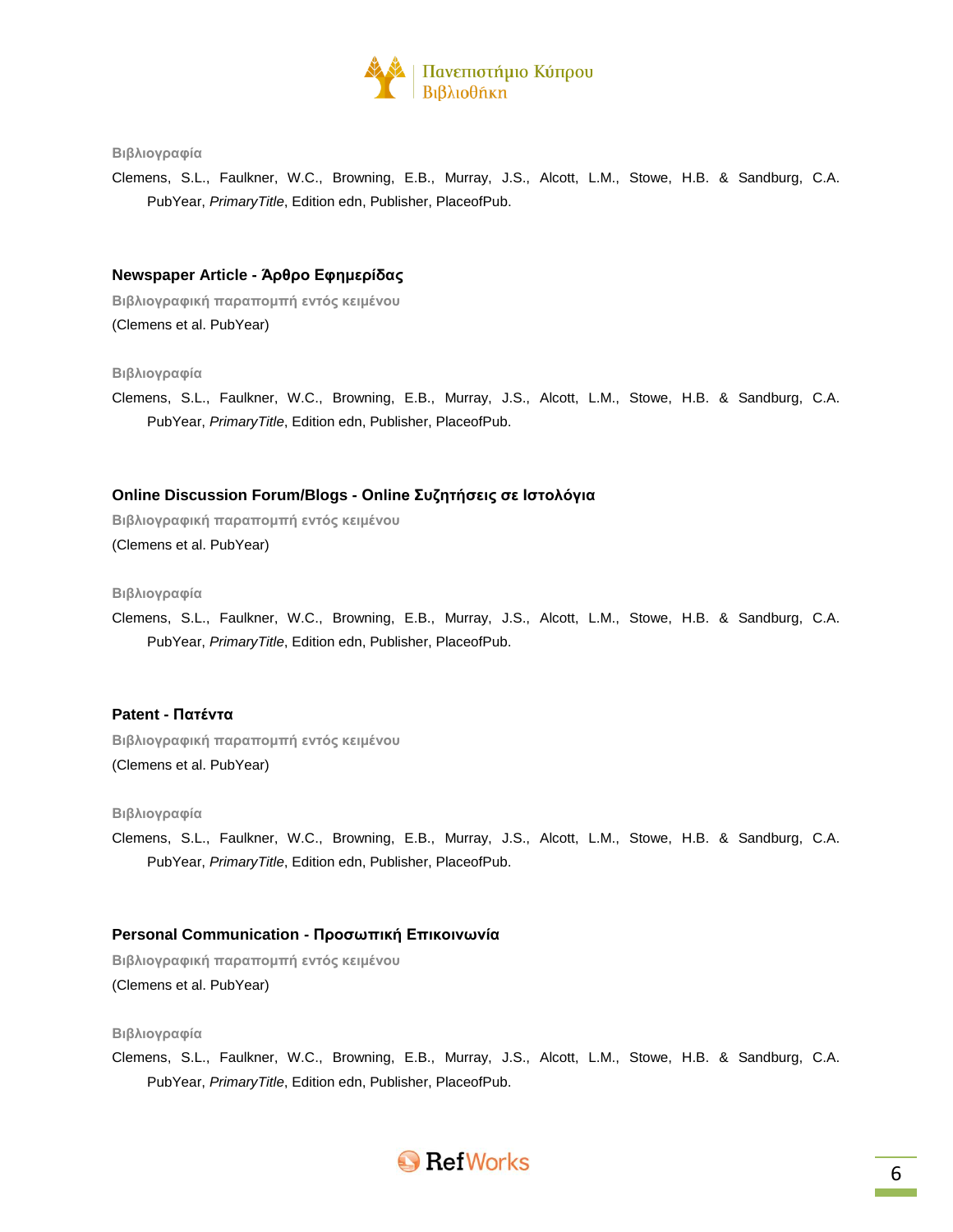

# **Report - Έκθεση**

**Βιβλιογραφική παραπομπή εντός κειμένου** (Clemens et al. PubYear)

**Βιβλιογραφία**

Clemens, S.L., Faulkner, W.C., Browning, E.B., Murray, J.S., Alcott, L.M., Stowe, H.B. & Sandburg, C.A. PubYear, *PrimaryTitle*, Publisher, PlaceofPub.

# **Sound Recording - Ηχογράφηση**

**Βιβλιογραφική παραπομπή εντός κειμένου** (Clemens et al. PubYear)

#### **Βιβλιογραφία**

Clemens, S.L., Faulkner, W.C., Browning, E.B., Murray, J.S., Alcott, L.M., Stowe, H.B. & Sandburg, C.A. PubYear, *PrimaryTitle*, Edition edn, Publisher, PlaceofPub.

### **Unpublished Material - Αδημοσίευτο υλικό**

**Βιβλιογραφική παραπομπή εντός κειμένου** (Clemens et al. PubYear)

**Βιβλιογραφία**

Clemens, S.L., Faulkner, W.C., Browning, E.B., Murray, J.S., Alcott, L.M., Stowe, H.B. & Sandburg, C.A. PubYear, *PrimaryTitle*, Edition edn, Publisher, PlaceofPub.

# **Video/DVD - Βίντεο/DVD**

**Βιβλιογραφική παραπομπή εντός κειμένου** (Clemens et al. PubYear)

### **Βιβλιογραφία**

Clemens, S.L., Faulkner, W.C., Browning, E.B., Murray, J.S., Alcott, L.M., Stowe, H.B. & Sandburg, C.A. PubYear, *PrimaryTitle*, Edition edn, Publisher, PlaceofPub.

# **Web Page - Ιστοσελίδα**

**Βιβλιογραφική παραπομπή εντός κειμένου** (Clemens et al. PubYear)